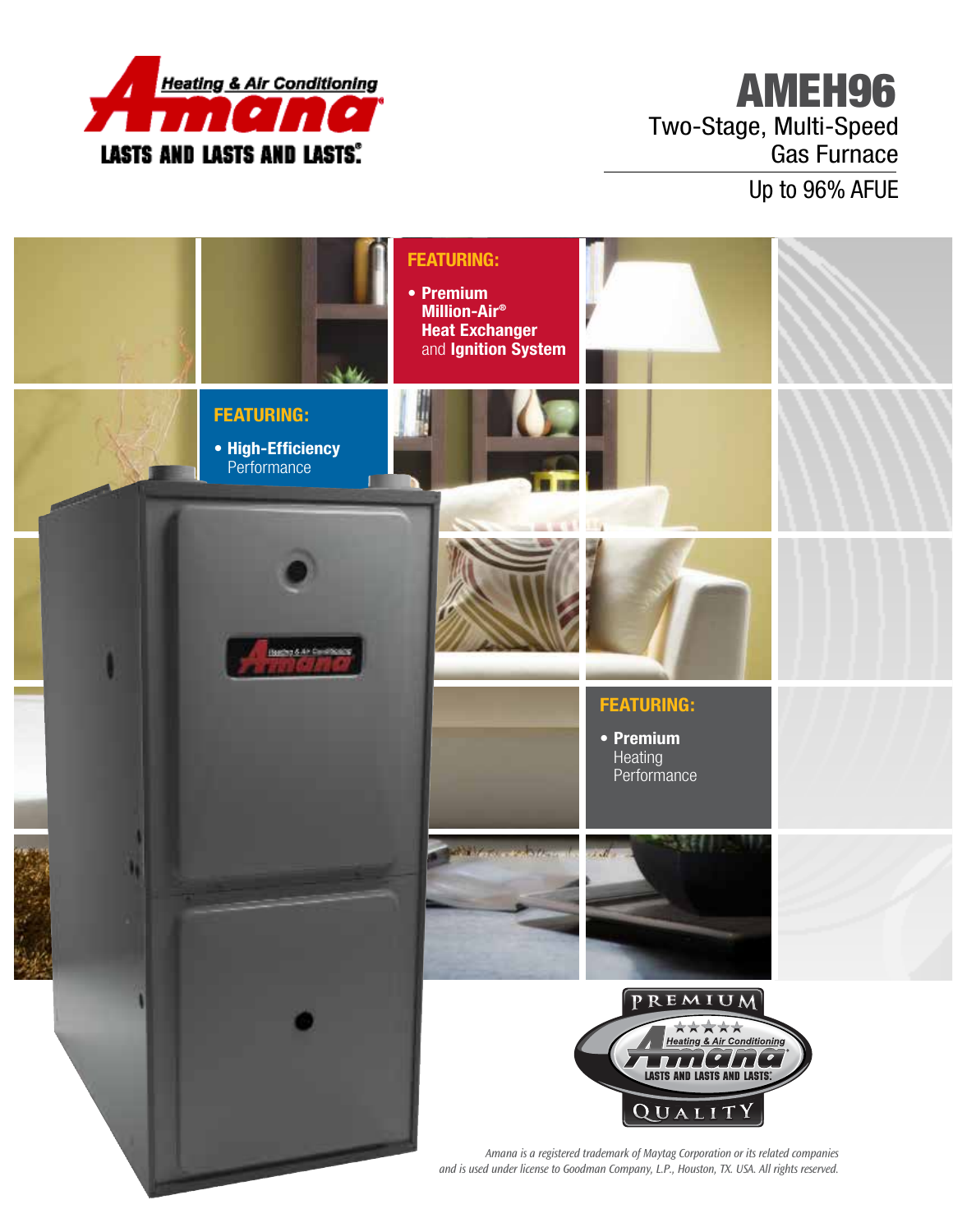

## Enjoy Just-Right Warmth with the Amana® Brand AMEH96 Furnace

*With your new Amana brand AMEH96 Two-Stage, Multi-Speed Furnace, you can enjoy indoor comfort that is not too hot, and not too cold — it's just right. Thanks to our technology, your AMEH96 performs like two furnaces in one: an energy-efficient, low-stage furnace for moderately cold days, and a heavy duty, high-stage furnace for extremely cold ones. Plus, your AMEH96 furnace will provide pleasant, even heating instead of the harsh, stop-and-go temperature swings of many single-stage furnaces. Best of all, your AMEH96 furnace will do all of this at up to a 96% AFUE efficiency level,*  which can help reduce the size of your utility bills as compared to lower AFUE furnaces. And like all of our Amana brand products, it's designed to last *and last and last!*

## **Two-Stage Heating Performance for Maximum Comfort**

Our two-stage technology enhances the comfort of your home by delivering just the right amount of heat to provide steady, even warmth. Unlike conventional, single-stage furnace technology, ours uses two heating stages. Your furnace starts out on the low stage, enabling a gradual increase in the temperature of your home environment. And if low-stage heating doesn't warm your home to the desired temperature quickly enough, our two-stage technology shifts your furnace into the high stage automatically to ensure your comfort.

In addition to providing smooth, even heating, the AMEH96 gas furnace will typically run more quietly than single-stage furnaces. The AMEH96 helps to reduce stagnant pockets of air that can form when the furnace stops running.

#### **SureStart® Ignition System**

A long-lasting SureStart® silicon nitride igniter is the heart of the Amana brand furnace's silicon nitride ignition system.



## **High-Efficiency Performance for Lower Utility Bills**

A furnace's efficiency is indicated by two factors: its AFUE rating (Annual Fuel Utilization Efficiency), which indicates what percentage of each dollar of natural gas purchased is actually used to heat your home, and the type of blower used in the furnace. And since the high-efficiency blower in your furnace works year-round to circulate the air in your house (yes – even when the air conditioner is running), this can result in real savings compared to furnaces without this feature.

#### **Designed for Quiet Operation**

With your Amana brand AMEH96 Two-Stage Gas Valve Furnace, you can say "goodbye" to the rude awakenings that may occur with a noisy furnace. Because your AMEH96 Furnace typically operates in low stage the majority of the time, it produces less of the normal high-fire sound produced by single-stage furnaces. And to make your AMEH96 even quieter, we fully insulate the furnace cabinet.



#### **Rugged Construction Built to Last**

Your Amana brand AMEH96 Furnace's cabinet is built using high-quality, leather grain-textured, post-painted steel to resist rust and corrosion. Its elegant design and attractive two-tone architectural gray and executive gray color scheme complement other Amana brand heating and cooling equipment. And if you choose to add to your system, the furnace has terminals for both an electronic air cleaner and a humidifier.

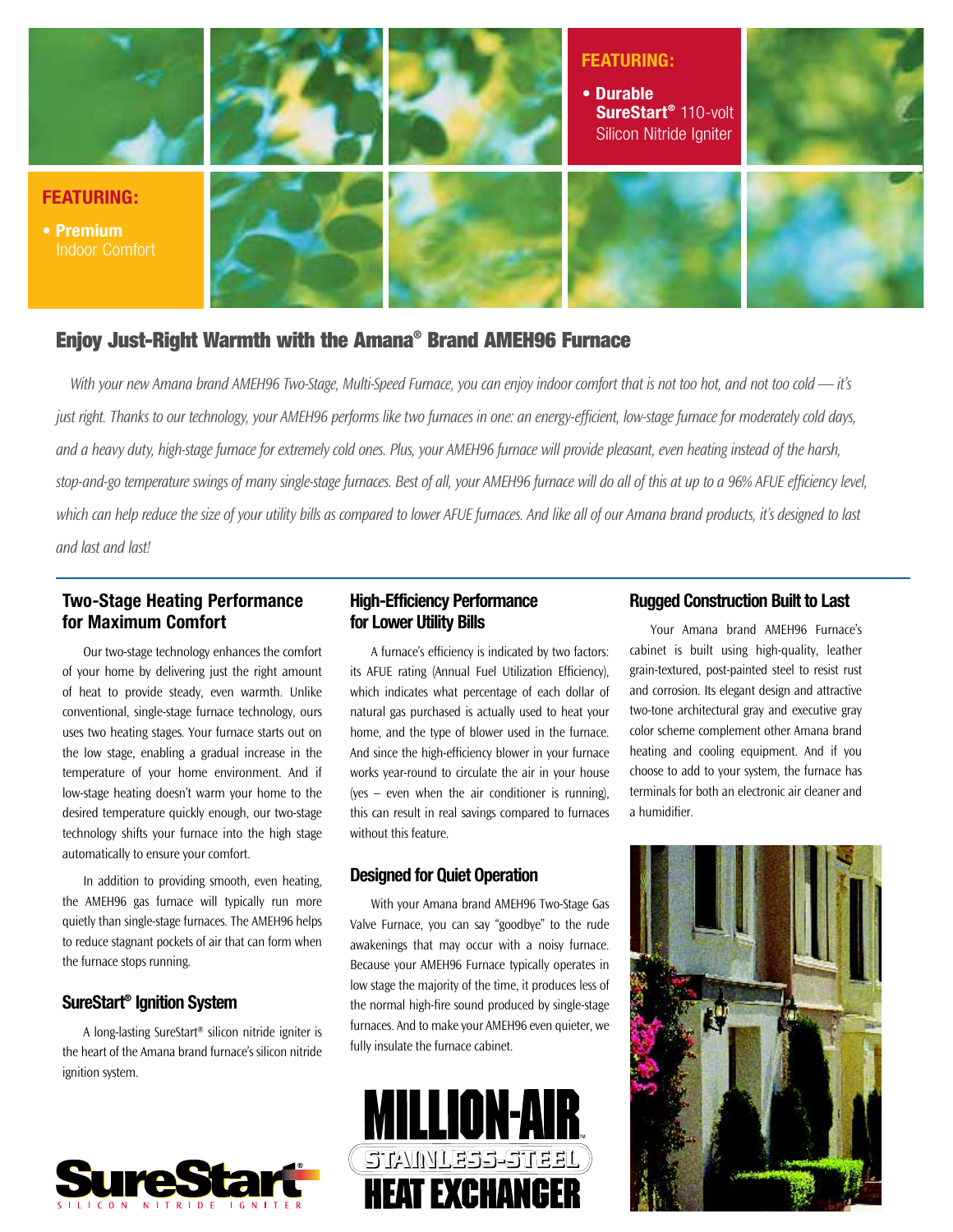

## **Featuring:**

**•** Premium **Performance**



For even greater peace of mind, ask your dealer or visit our website at www.amana-hac.com for more details about Asure<sup>™</sup> an affordable Parts and Labor Extended Service Plan for your entire Amana® brand HVAC system.†



## **Featuring:**

**•** Premium **Amana**® **brand Quality** 





## Additional Information

Before purchasing this appliance, read important information about its estimated annual energy consumption, yearly operating cost, or energy efficiency rating that is available from your retailer.



# PREMIUM WARRANTY\* PROTECTION





\*Complete warranty details available from your local dealer or at www.amana-hac.com. To receive the Lifetime Unit Replacement Limited Warranty (good for as long as you own your home) and 10-Year Parts Limited Warranty, online registration must be completed within 60 days of installation. and 10-Year Parts Limited Warranty, online registration is not required in California or Quebec.

† Extended Service Plans not available in all states. Ask your dealer for full details.

## The Amana® brand **AMEH96** High-Efficiency Gas Furnace advantages:

- Heavy-duty Million-Air<sup>®</sup> stainless-steel primary tubular| heat exchanger
- Stainless-steel secondary heat exchanger
- Electronic ignition control
- Two-stage gas valve
- Durable SureStart® 110-volt silicon nitride Igniter
- Electronic control board with self-diagnostics
- Auto-comfort mode for enhanced dehumidification
- Efficient, quiet multi-speed circulator motor
- Corrosion-resistant vent blower
- Fully insulated, heavy-gauge steel cabinet with durable baked-enamel finish